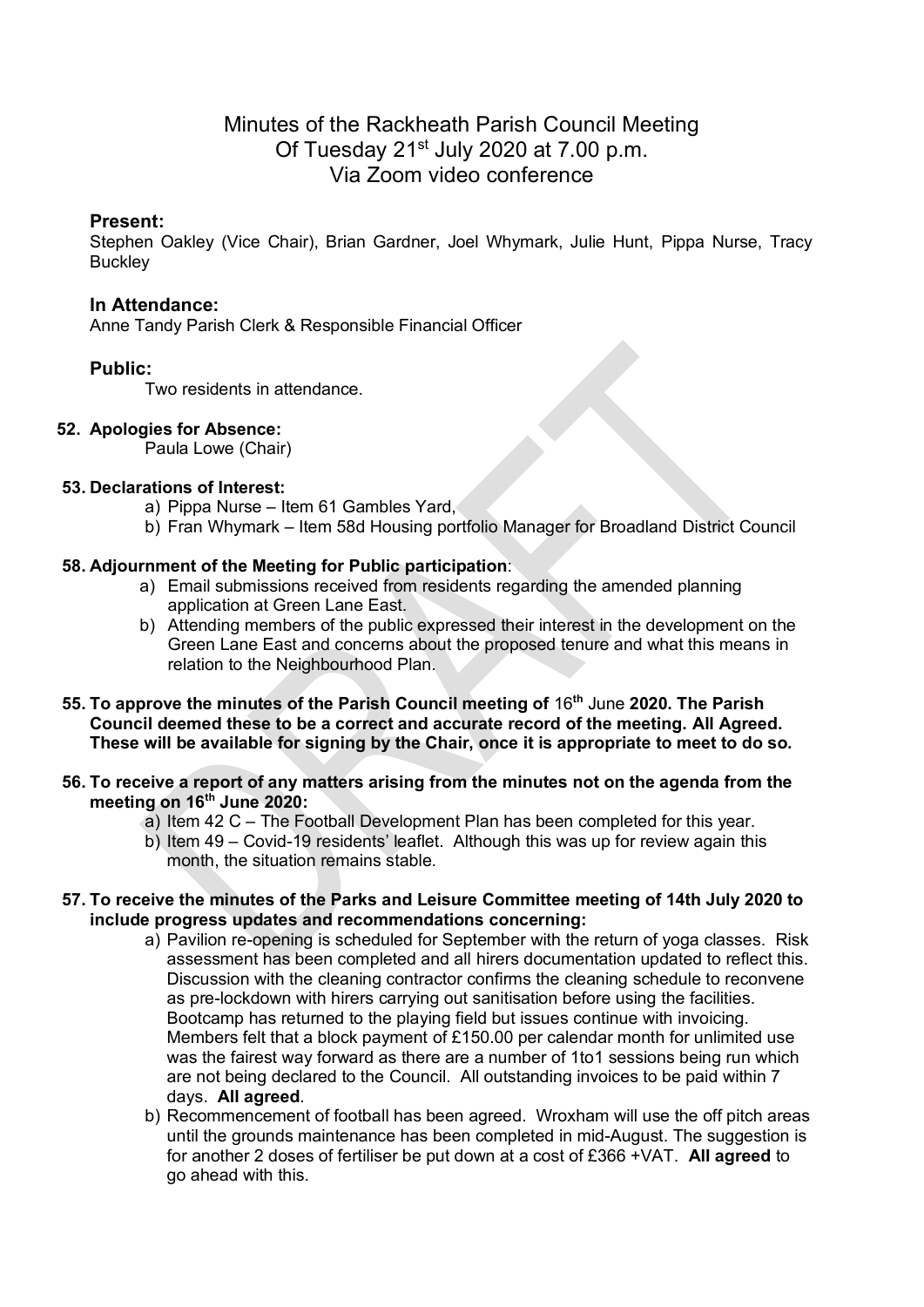The adoption of Newman Road woods to be deferred until the next full Council meeting to establish how much work Broadland District Council manages to complete before handover. Broadland have offered £5,000 but the Parish will need to pay their own legal fees. This is not going to make it financially viable. Will also need to consider the health and safety risks of owning the trees. Feeling are mixed as to whether adoption should take place due to the financial limitations on the site.

#### 19:21 Fran Whymark arrived

c) Jubilee Park play equipment has been reopened and the appropriate signage installed.

#### 19:26 Stephen Oakley arrived

#### **58. To receive minutes of the Planning Committee meeting of 8th July 2020 and report, to include progress updates, recommendations and matters arising.**

- a) 20201223 Description: Single storey side extension. Location: 18 Back Lane, Rackheath, NR13 6NN. No objections recommended to Council. **All agreed**.
- b) 20201219 Description: Variation of condition 2 of planning permission 20200747 revised plans. Location: 28 Salhouse Road, Rackheath, NR13 6QH. Application Type: Removal/Variation of a condition (S73). No objections recommended to Council. **All agreed**.
- c) 20201217Two-storey Side & Single-storey Rear Extensions to Existing Detached Four-bedroom Residential House Location: 10 Luscombe Way, Rackheath, NR13 6SS. First time of hearing. No objections. **All agreed.**
- d) 20200855: Lovells Development, Green Lane East. Meeting with Lovells Developers and Flagship Housing previously undertaken with Planning Committee. Background: Site sold by Lovells in December 2019 to Flagship Housing and decision to change ownership tenure after Lovells established they have too much housing stock and there will be lots of competition in the area. Proposal is for 100% affordable housing comprising 55% rent and 45% shared ownership. Flagship will maintain ownership of the site and it will not be managed by the Community Council. The proposal does not align with HOU1 in the Neighbourhood Plan which requires a mixture of tenure. There is no play equipment earmarked despite the housing being aimed at families. Allocation should be to local lettings for local residents. The Planning Committee felt this was not balanced proposal. It has also been established that social housing is eligible for Community Infrastructure Levy (CIL) relief and there is likely to be little of no CIL money coming to the Parish. The Council voted on whether to approve the application. **5 votes against: 2 votes in favour.**

Green Lane East residents had been notified of the amendments but reported that the information was unclear. The Community Council had displayed information on the village noticeboard. The Committee would like to proceed with a leaflet drop around the village in the absence of a traditional face to face consultation. **All agreed**.

Quotes for printing having already been obtained. All agreed to go with the CiM quote of £85.00 +VAT. Discussion took place as to the contents of the leaflet. It was requested that the wording should explain the different types of tenure proposed and the impact this will have on CIL money. **All agreed**. Including reference to the lack of alignment with the Neighbourhood Plan was voted on as **5 votes in favour:2 votes against.** It was agreed that during the Covid-19 restrictions this method of holding a consultation should be applied to all large development applications. **All agreed**. Broadland District Council have agreed an extension to the deadline for comments until 11<sup>th</sup> August 2020.

A request has been received from Broadland District Council for the allocation of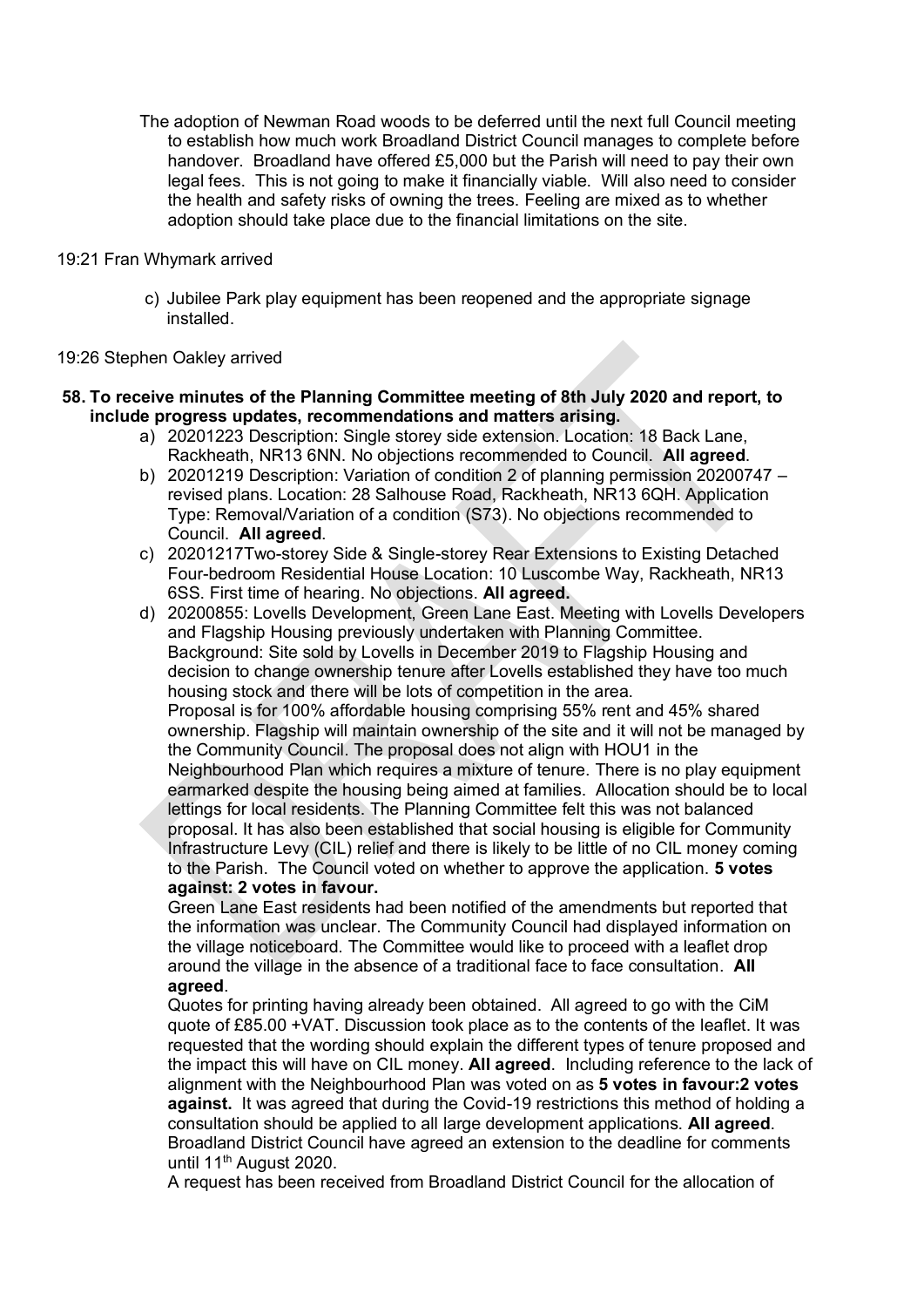streetlighting on the development. In line with the Neighbourhood Plan no streetlighting is requested. **All agreed.** Clerk to respond as such.

#### **59. To receive a report from the Finance Committee meeting of 15th July 2020 to include recommendations and matters arising.**

- a) Homecare football team are being pursued for non payment of 2019/20 pitch fees. The Clerk is consulting with Norfolk FA to move this forward. The Committee would consider exploring the option of taking the matter to the small claims Court.
- b) Adult matches to be priced per game for the 2020/21 season, so that cancellations due to Covid-19 can be quickly recalculated. Invoices to be raised every 4-6 weeks when the fixture lists are published on the FA website. The Committee recommends £80 per game. **All agreed**.
- c) The Committee felt that the Wroxham Youth fees set by Parks and Leisure Committee for the 2020/21 season were reasonable given that last season was discounted to allow for the start up of the club but they have had a successful year of recruiting with many new members. A similar method of invoicing per game/training session would allow reductions to be made quickly if Covid-19 intervened. **All agreed**.
- d) Enquiry from Wroxham Youth Football Club whether they should be paying VAT. The Clerk referred the Council back to it's original application which states once the decision 'opt to tax' is taken, VAT is charged all facilities within the designated area. Clerk to check that this includes all the outside space.
- e) Recommendation for Direct Debit payments to be set up for PAYE and VAT to avoid missing payments and ease workload. **All agreed**.
- f) Asset register reviewed and contents value to be split down into component parts. Clerk to check insurance covers the asset register value of £1,305,000.
- g) The Clerk was asked to check the Fidelity insurance cover was adequate.
- h) Commuted sums. **All noted**.
- i) Internal control to be undertaken using a new template.
- j) Review of the Financial regulations highlighted the need to reword 5.10 to cover the process of claiming expenses by all members. **All agreed**.

#### **60. To consider a list of road names for the Green Lane East/Salhouse Road site as requested by Lovells Developers**

a) List to be compiled and permissions sought from the families of deceased Council members where names are used. A list with permissions already obtained, to be submitted to Lovells Developers.

#### **61. Update on matters from the Gambles Yard compound, Salhouse Road**.

Retrospective planning app expected late July. Residents have reported no improvements on dust, noise or vibration management. Application to allocate site address received. Objections on grounds that this is not a business address/site and is land with permission for storage only. Concerns that Owners are trying to develop this rural land. **All agreed**.

#### **62. Dr's Surgery repairs**.

There are a number of repairs needed but the tenants have again expressed an interest in purchasing the building. The options are to repair or sell. The internal electrics are posing a fire risk so should be attended to immediately. **All agreed**. Clerk to arrange quotations. Councillors are interested in pursuing the option to sell and the Clerk has established that Broadland District Council are unlikely to object to the land sale but a valuation of the building would be needed. The Clerk to pursue this further. **All agreed**.